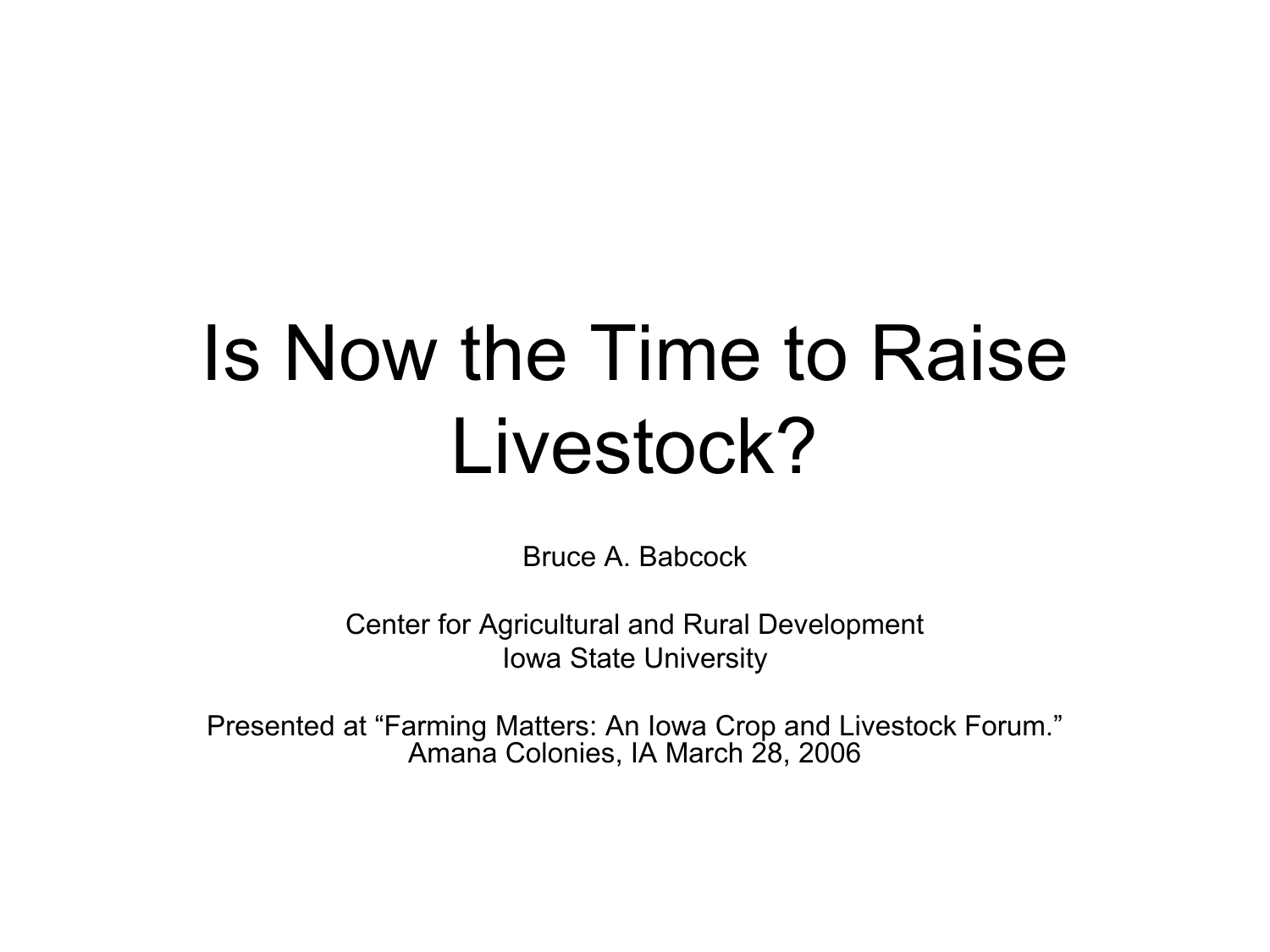#### **Iowa Cattle Marketed**

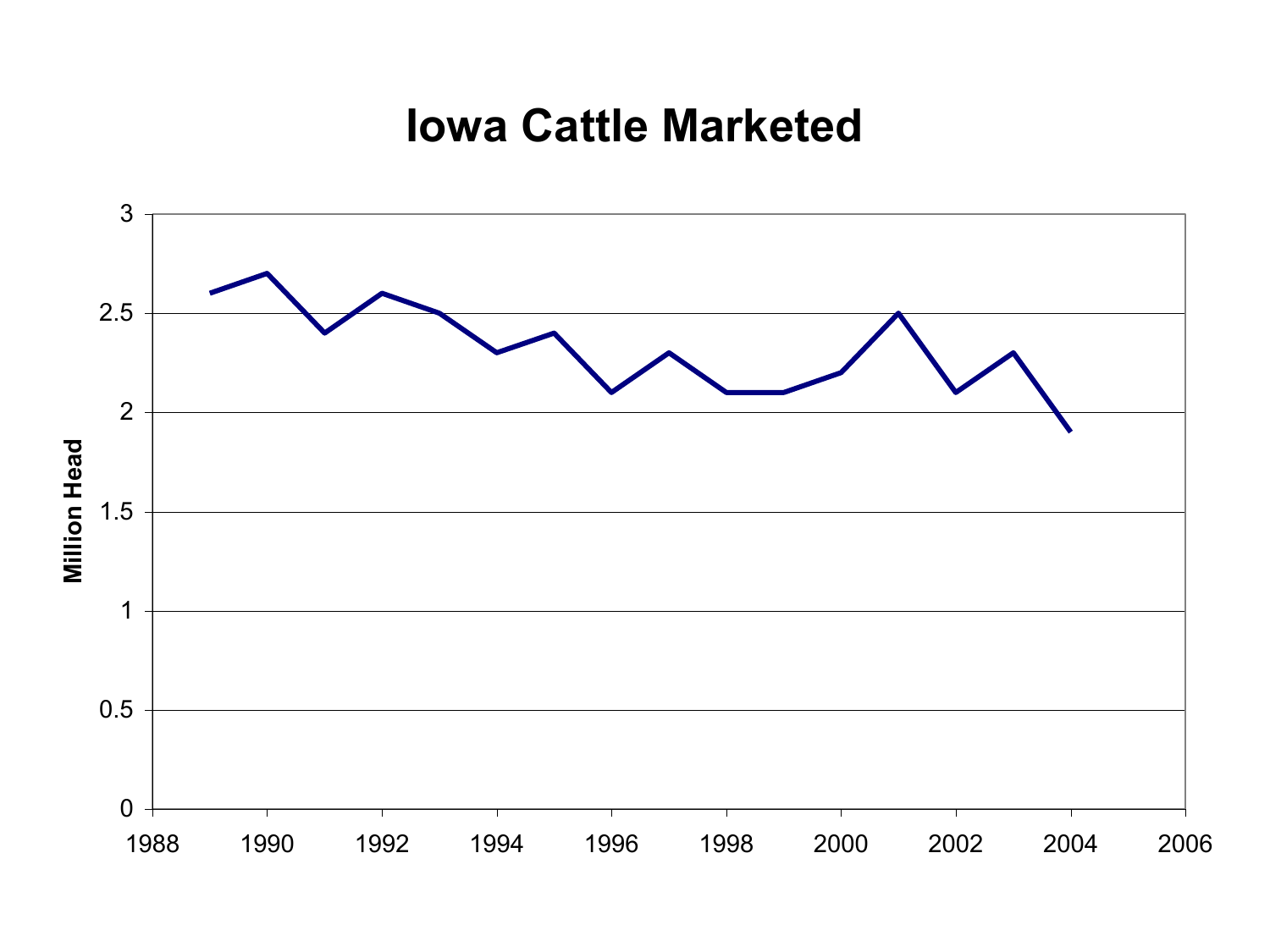### **Iowa Milking Cows**

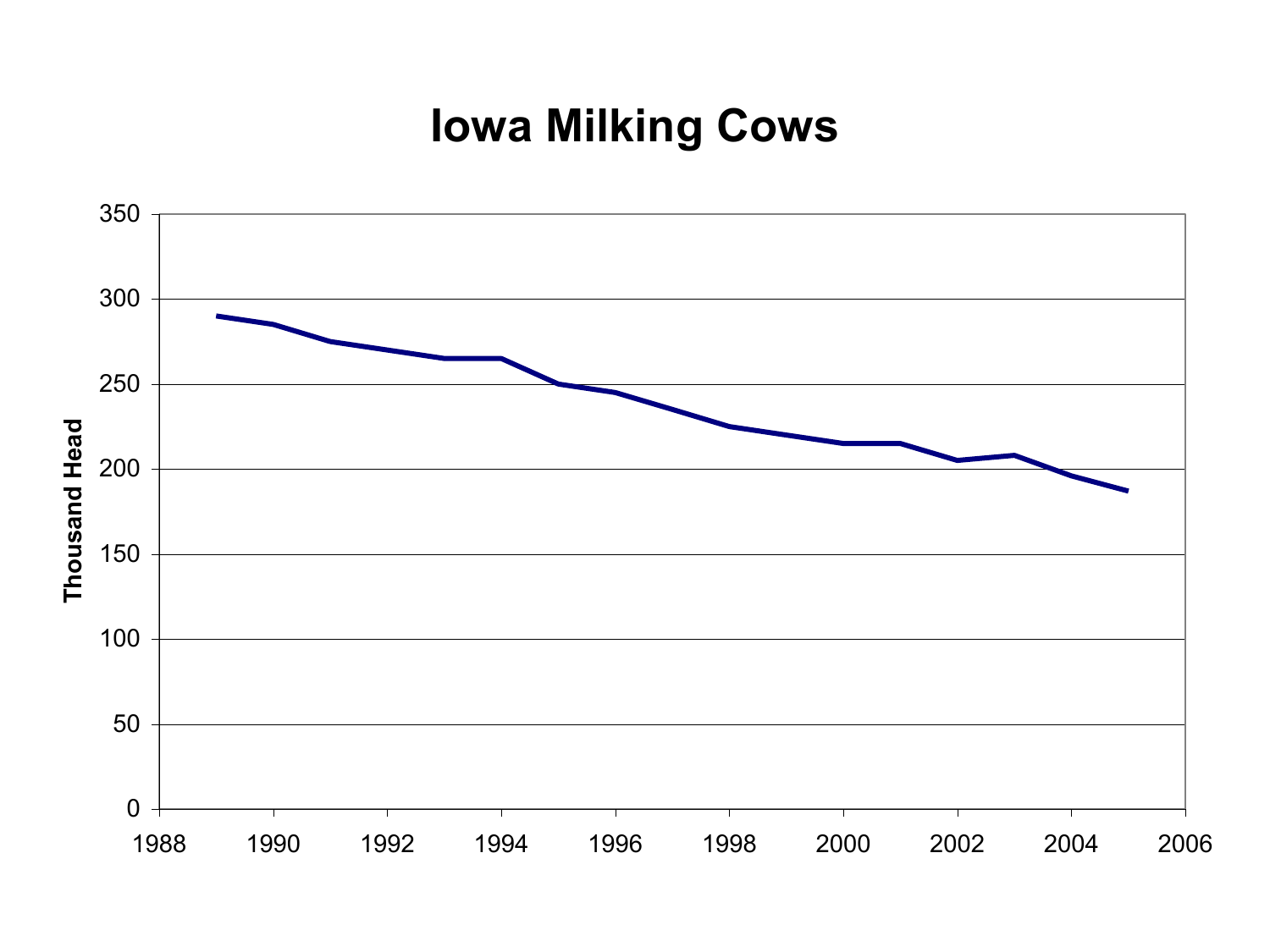### **Iowa Sow Inventory**

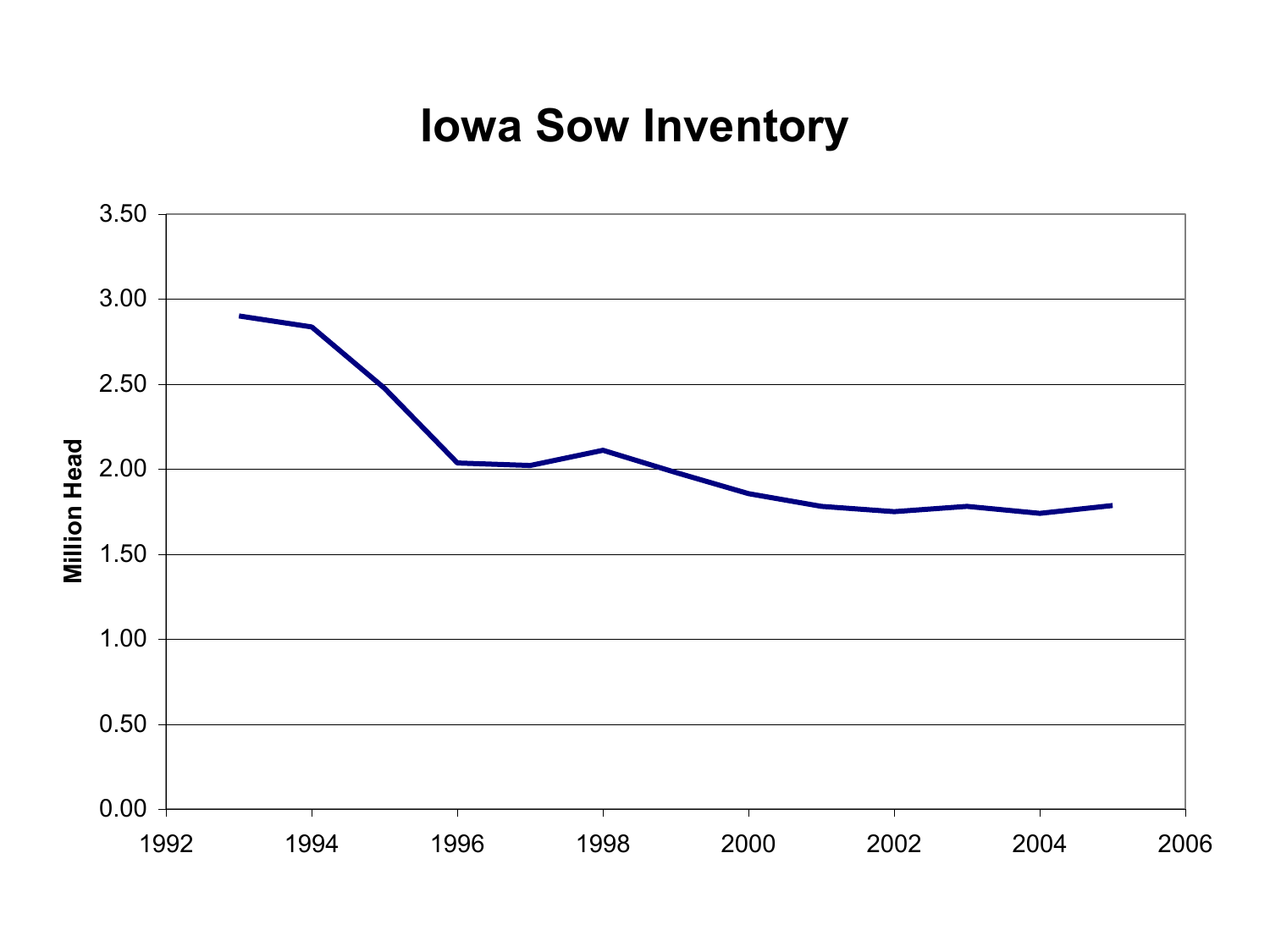#### **Iowa Feeder Pig Production: 1989 to 2005**

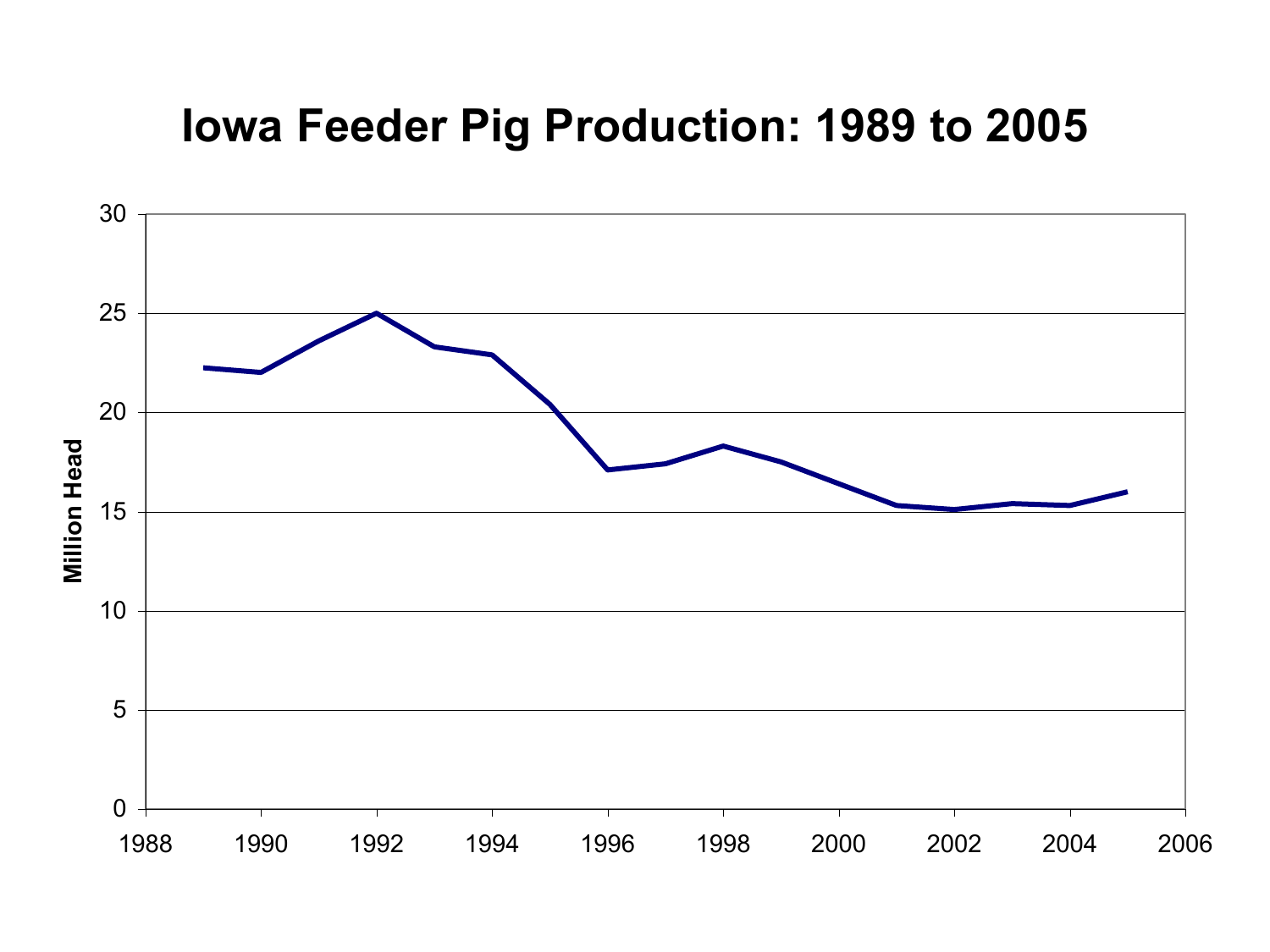### **Iowa Hog Inventory**

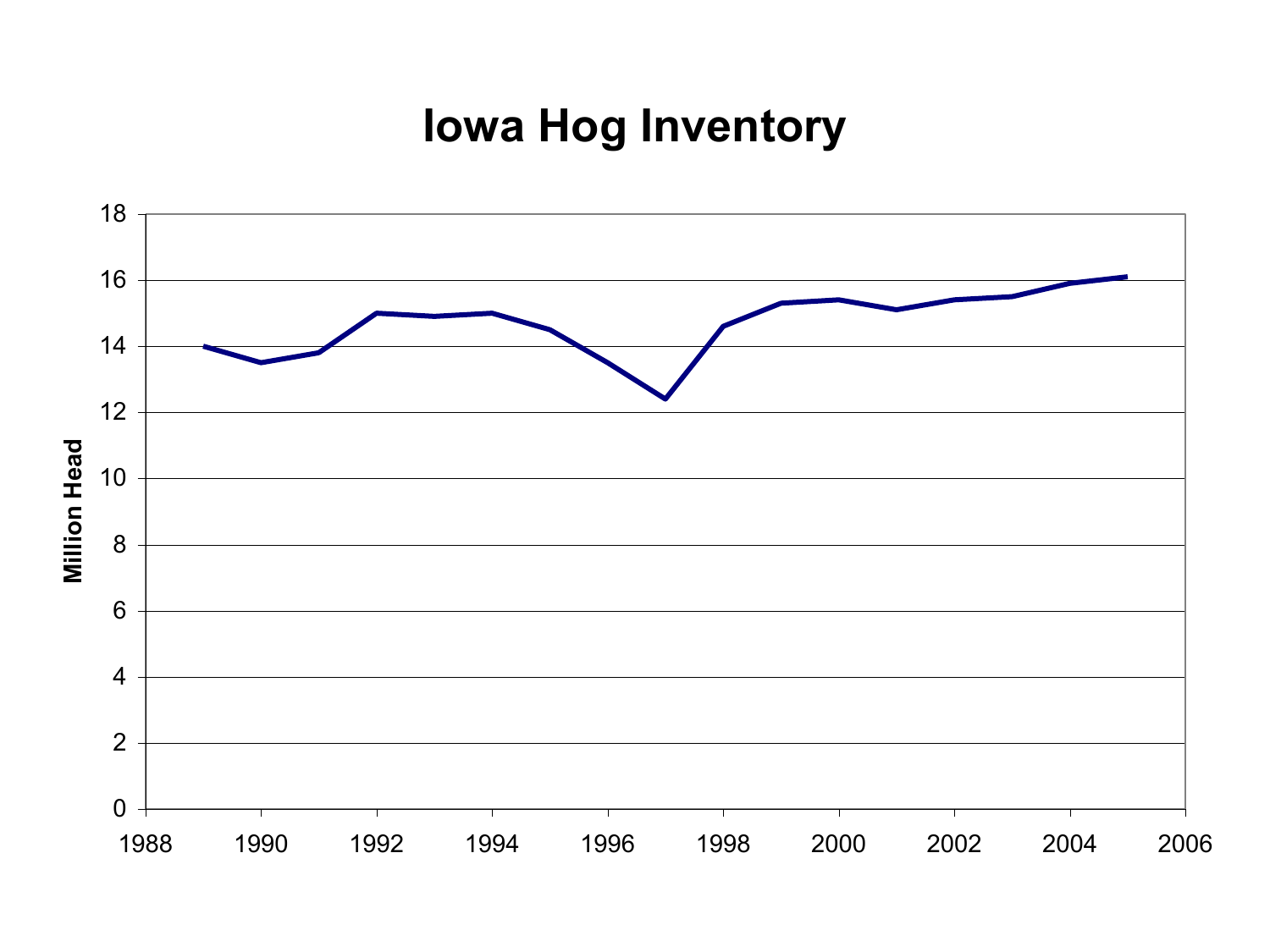### **Iowa Turkey Production**

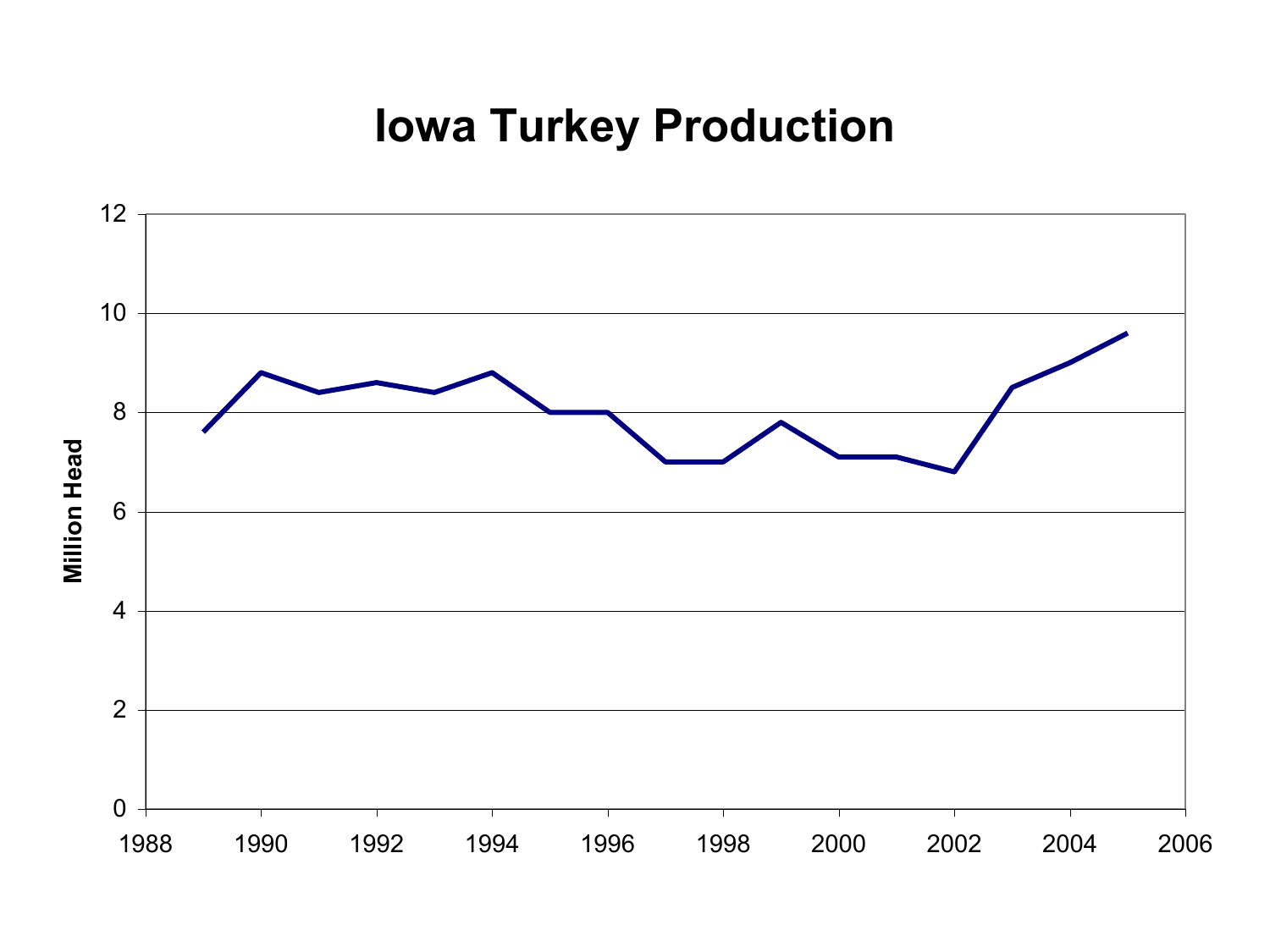### **Iowa Egg Production**

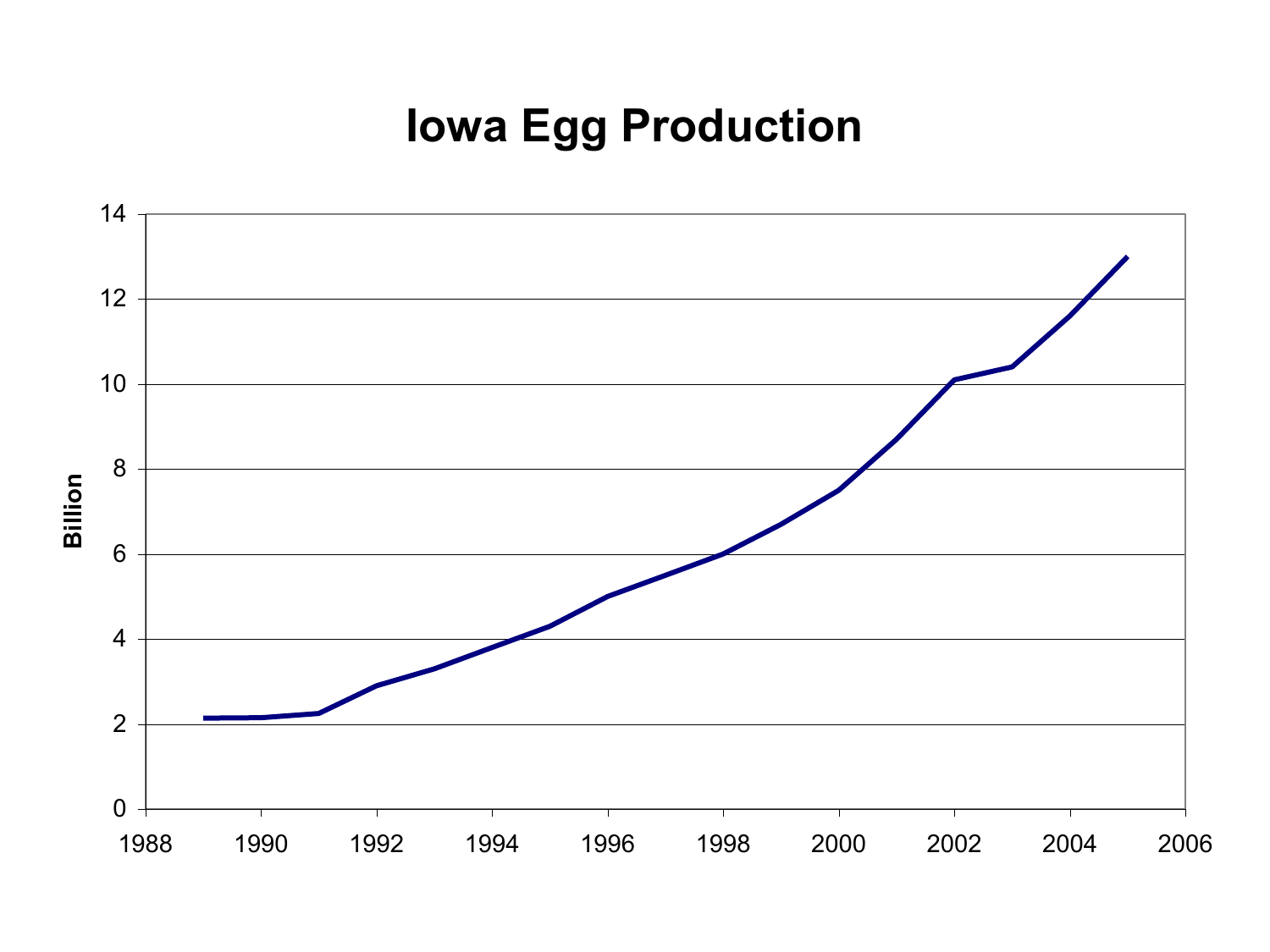#### **Iowa Corn Production**

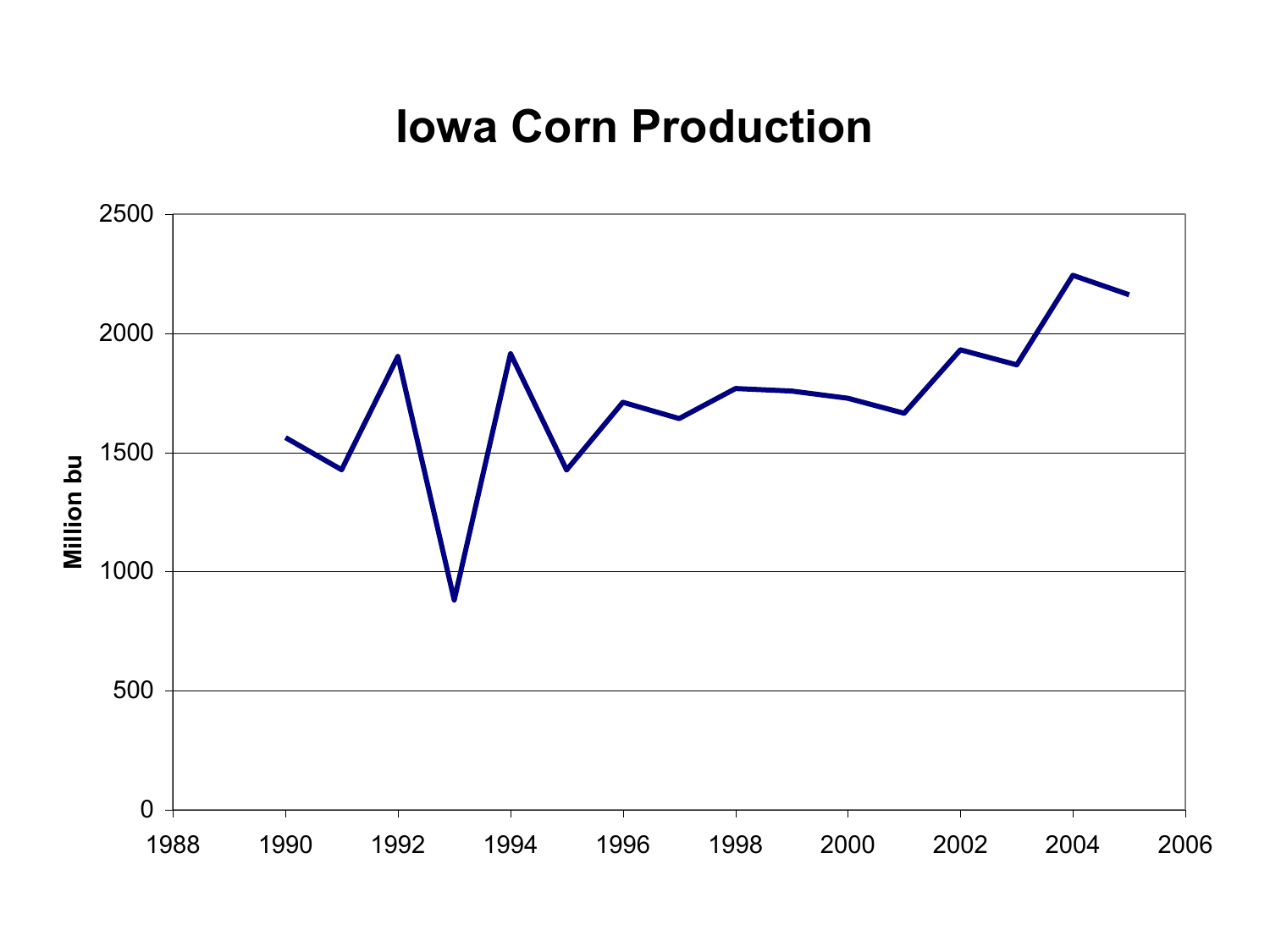### **Iowa Soybean Production**

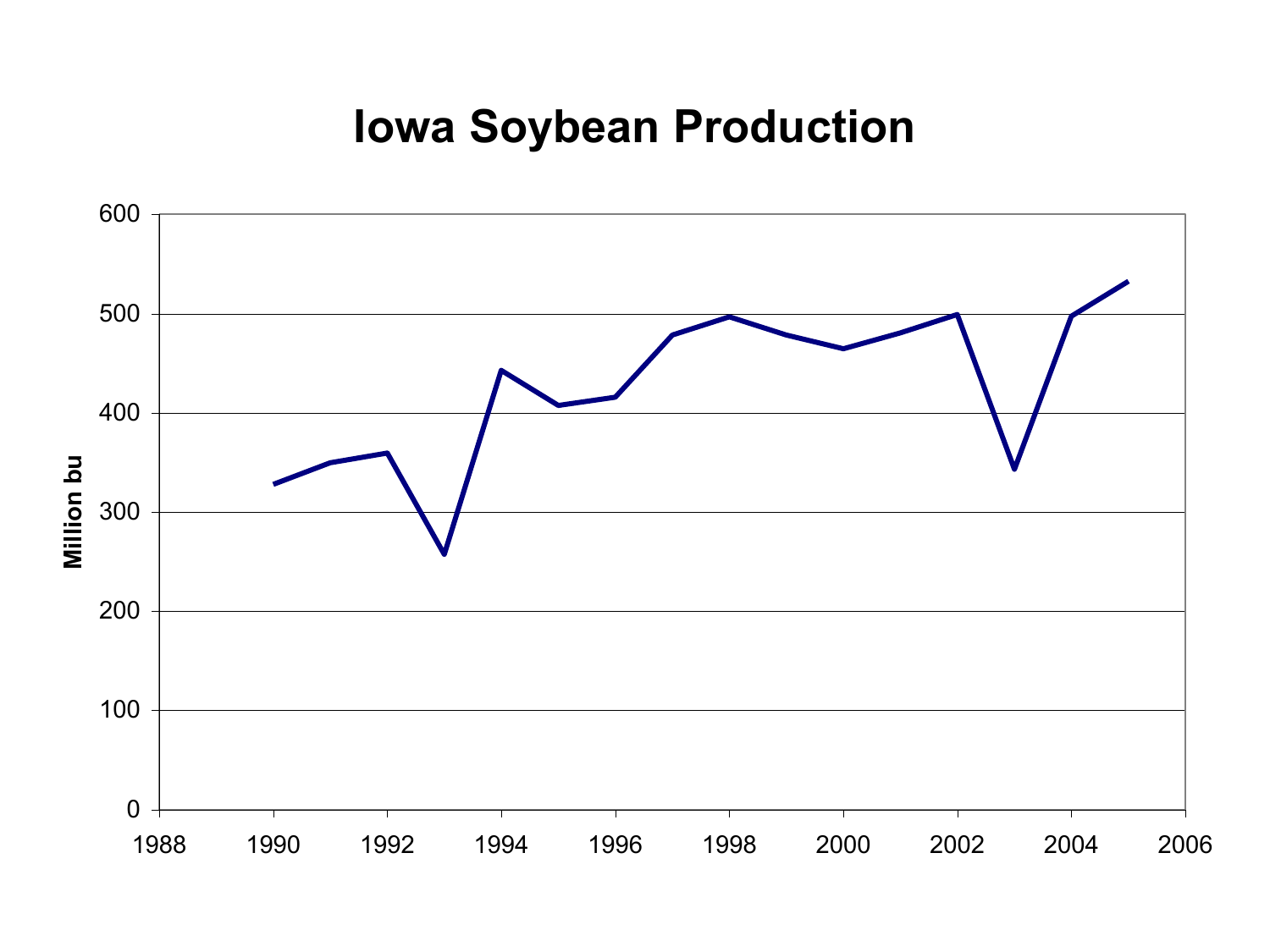#### **Iowa DDG Production**

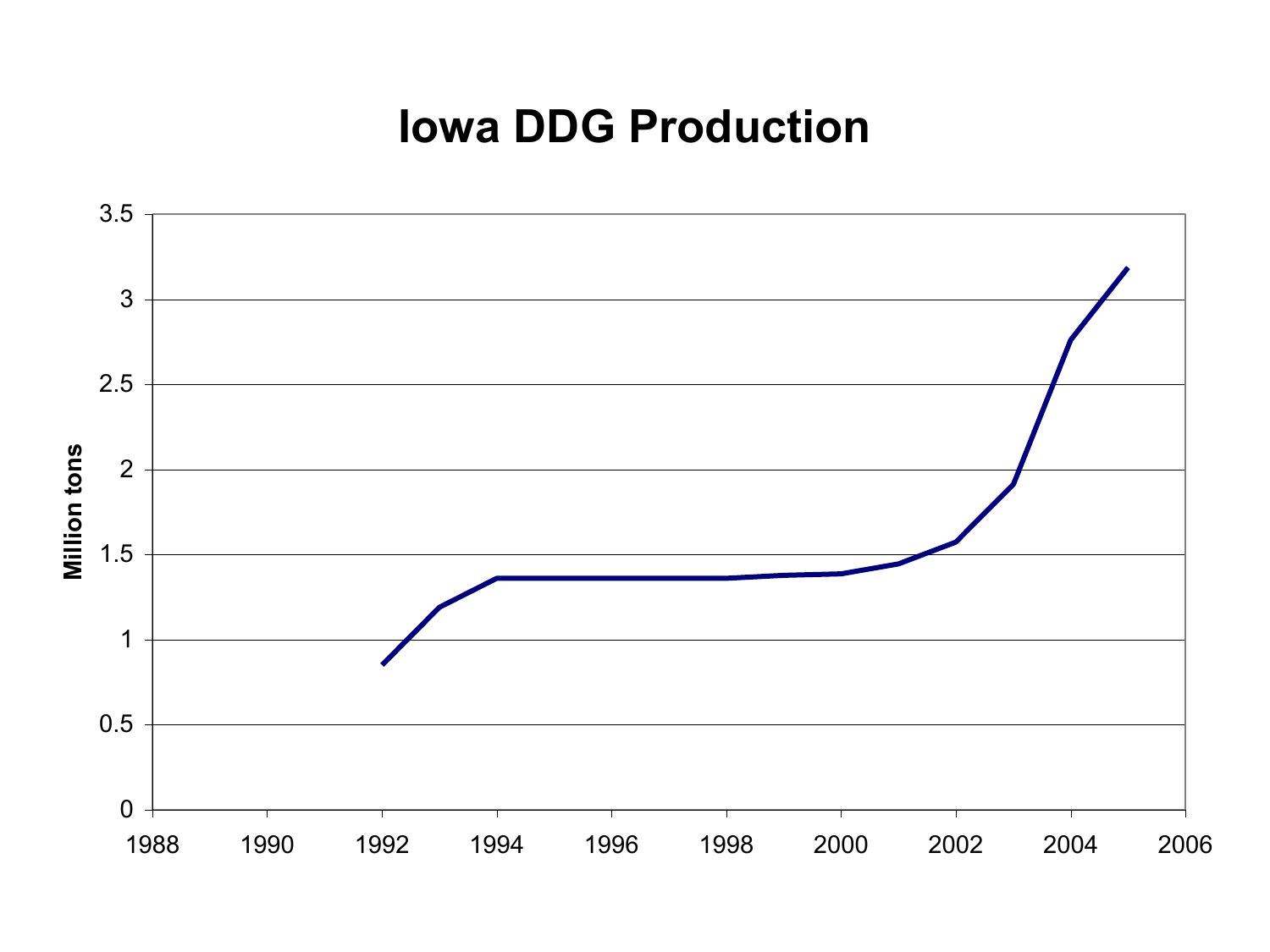## Snapshot of where we are

- Iowa remains the place to buy low-cost feed
- Iowa finishing hog numbers are up, egg production is up
	- All other livestock activities are flat to declining
- Increased corn use from ethanol offset somewhat by increased byproduct availability
- Total feed availability likely still increasing notwithstanding the ethanol boom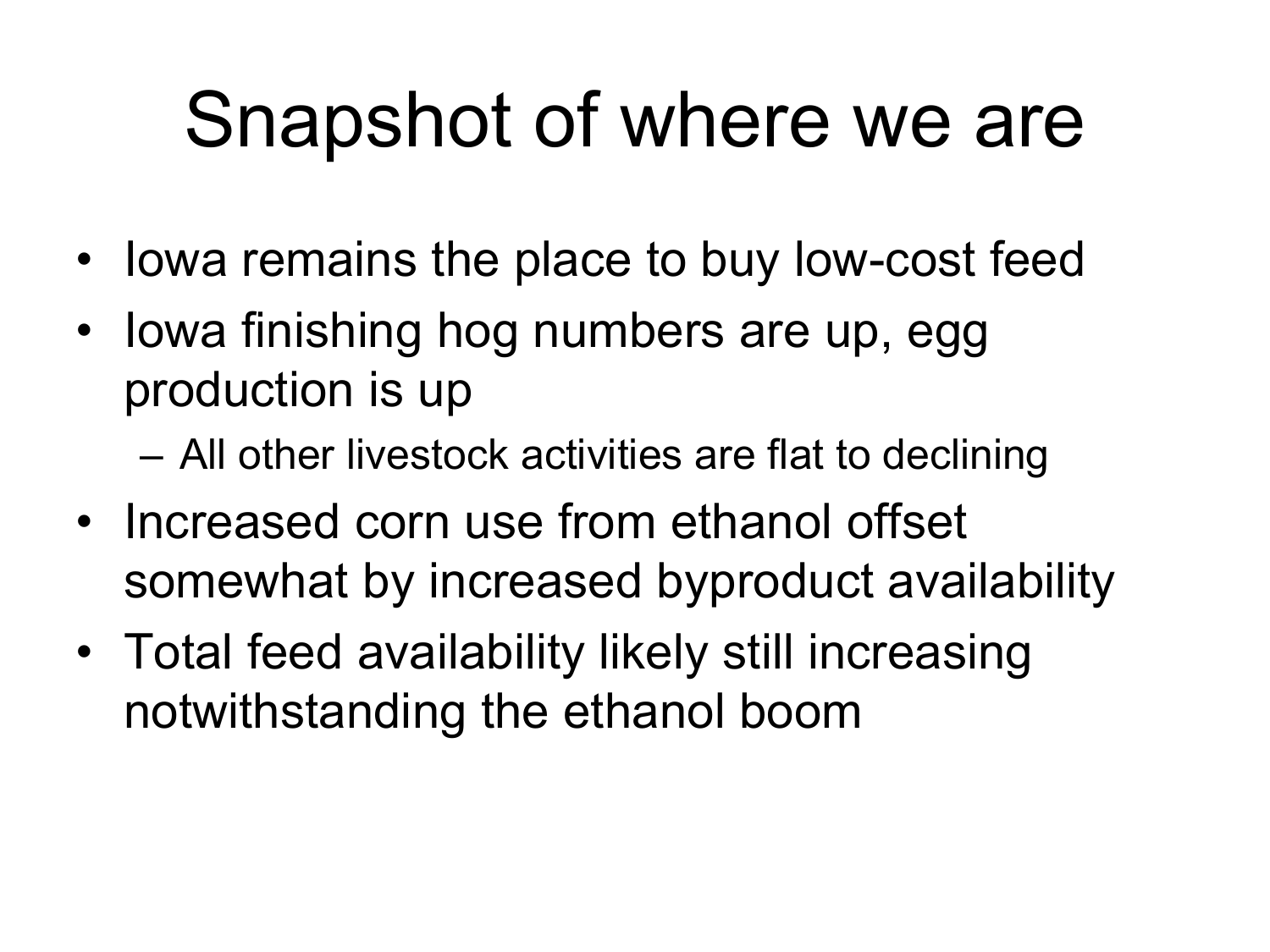## One Path for Iowa Agriculture

- Adopt livestock-friendly policies:
	- Confined dairy and beef production increases dramatically
	- Share of U.S. and Canadian feeder pigs finished in Iowa continues to increase
	- Broiler production migrates back to Iowa
	- Rural populations reverse decline
	- Agriculture's share of state product increases
	- Iowa becomes home to greater immigrant population
	- Iowa becomes home to greater PhD population
	- Iowa imports of fertilizer decline dramatically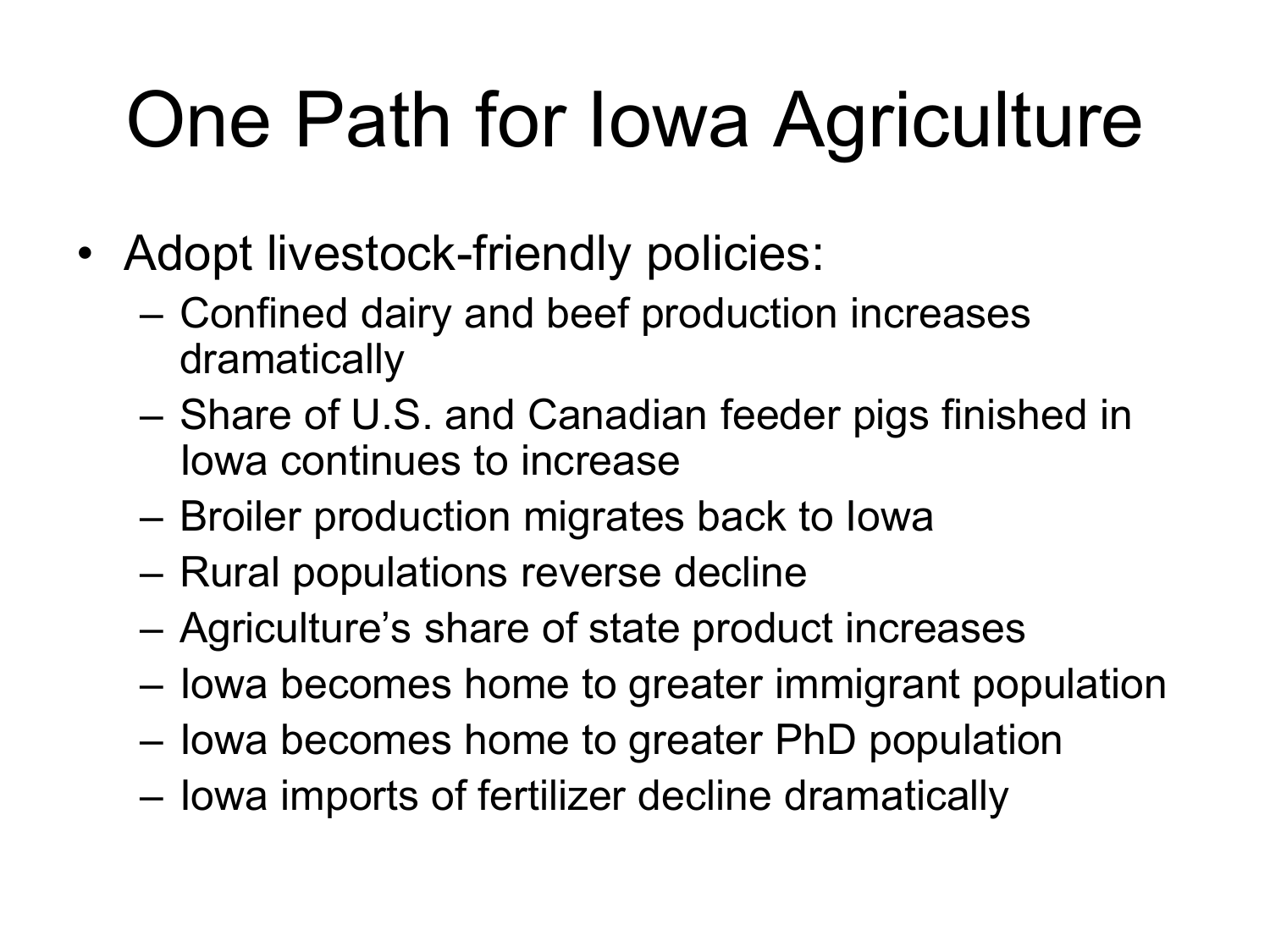### A Second Path for Iowa Agriculture

- Iowa clamps down in siting new livestock facilities and adopts weaker nuisance protection
	- Dairy and beef production continue decline
	- Share of hog finishing declines slowly
	- Acceleration of trend towards urbanization
	- Rural populations continue to decline (Iowa becomes older and whiter)
	- Recreational opportunities (scenery, hunting, and agro-tourism) increase for some.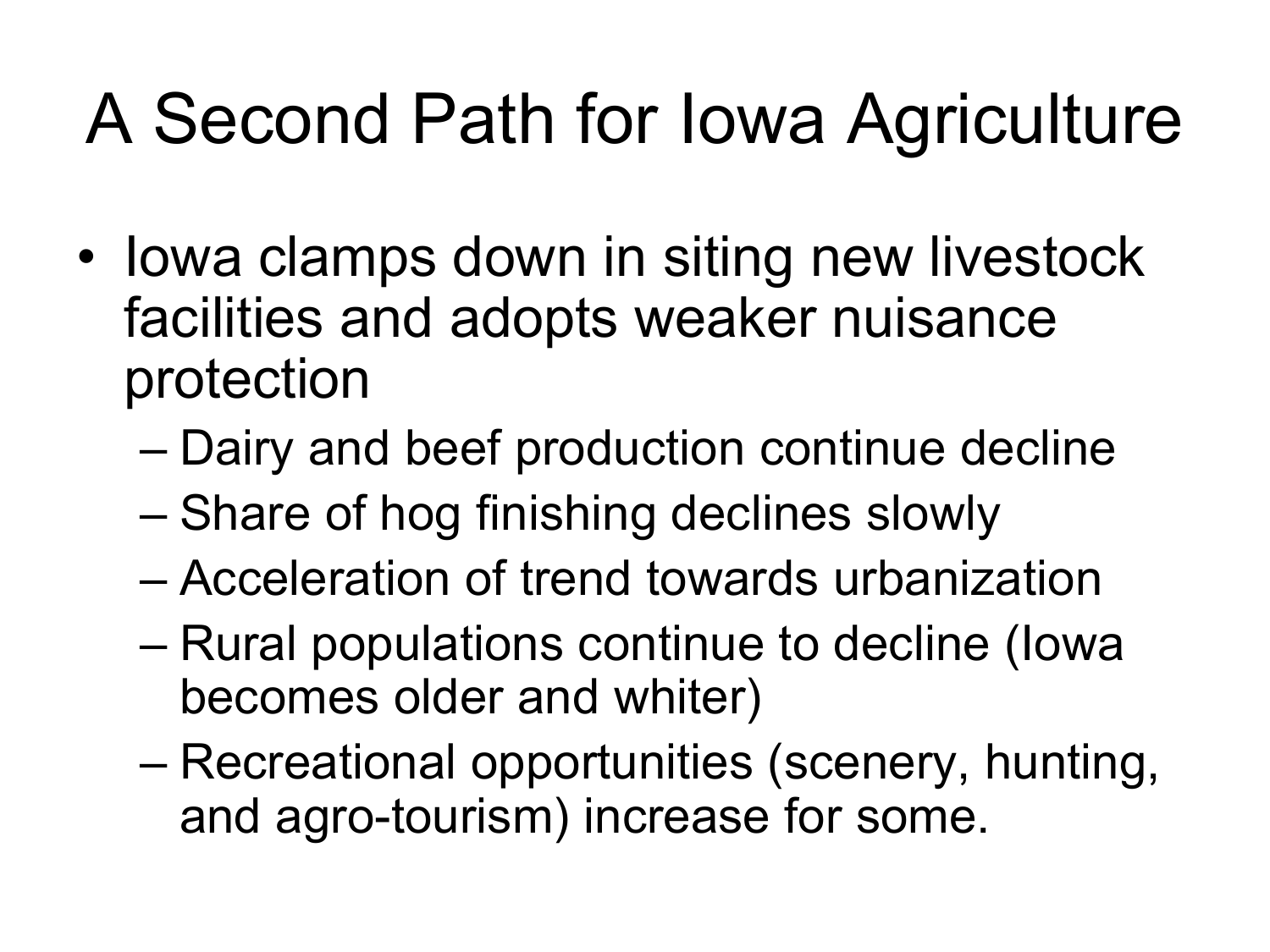### What About Ethanol and Biodiesel?

- A Holy Grail?
	- Excess demand for corn and soybean oil
	- Feed supply from byproducts
	- No more need for Federal farm subsidies
	- No need to worry about trade ageements or export cutoffs (Japan and beef)
	- Patriotic
	- Value-added agriculture (jobs, income, investment, state revenue)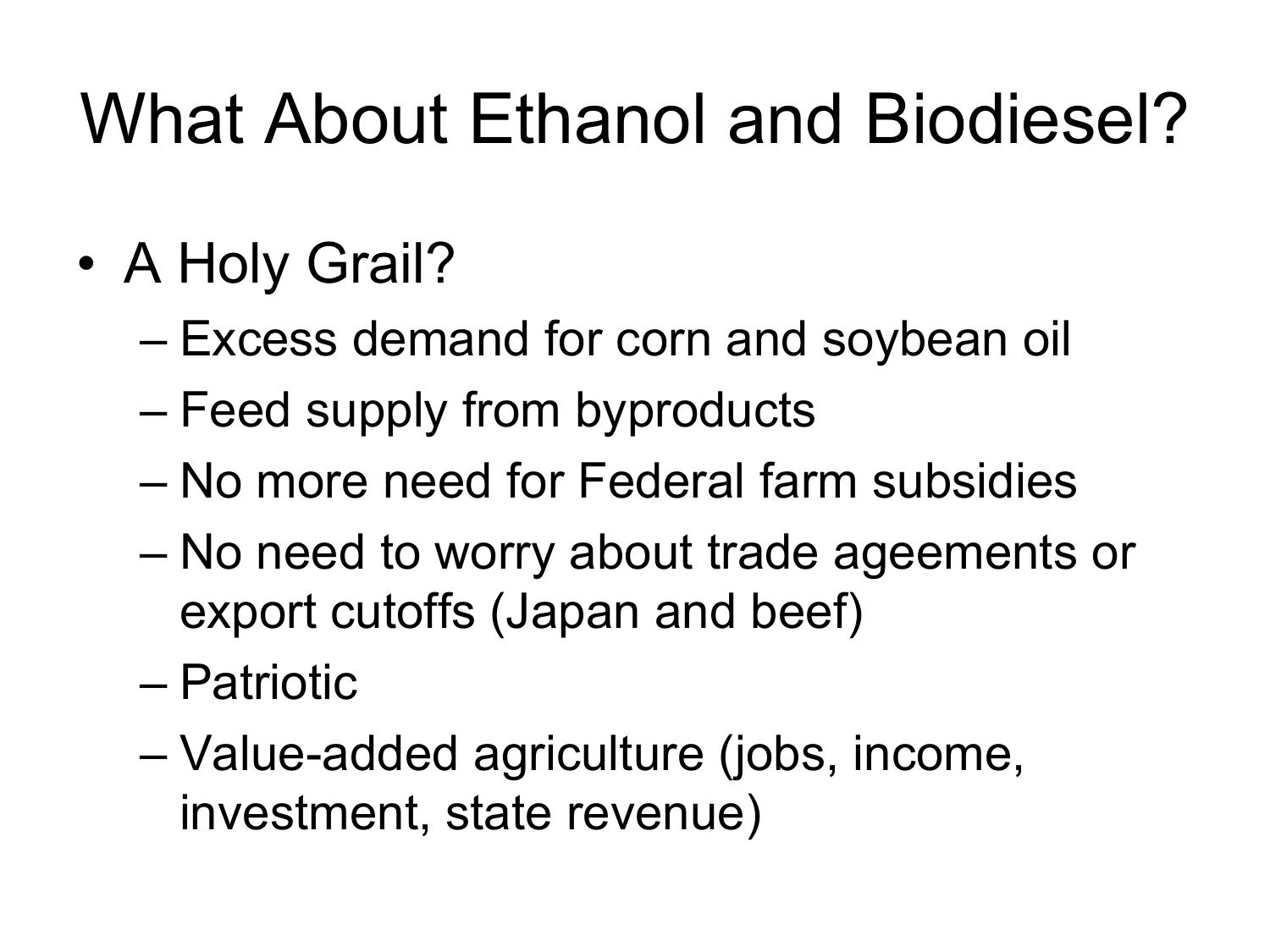## Are Corn and Soybean Oil the Long-Run Least Cost Feedstocks?

- Renessen
	- Corn oil instead of soy oil?
- Ethanol from cellulose
	- Take low value land and create high value feedstock
- Synthetic fuels from oils sands and waste products?
- Ethanol imports from Brazil?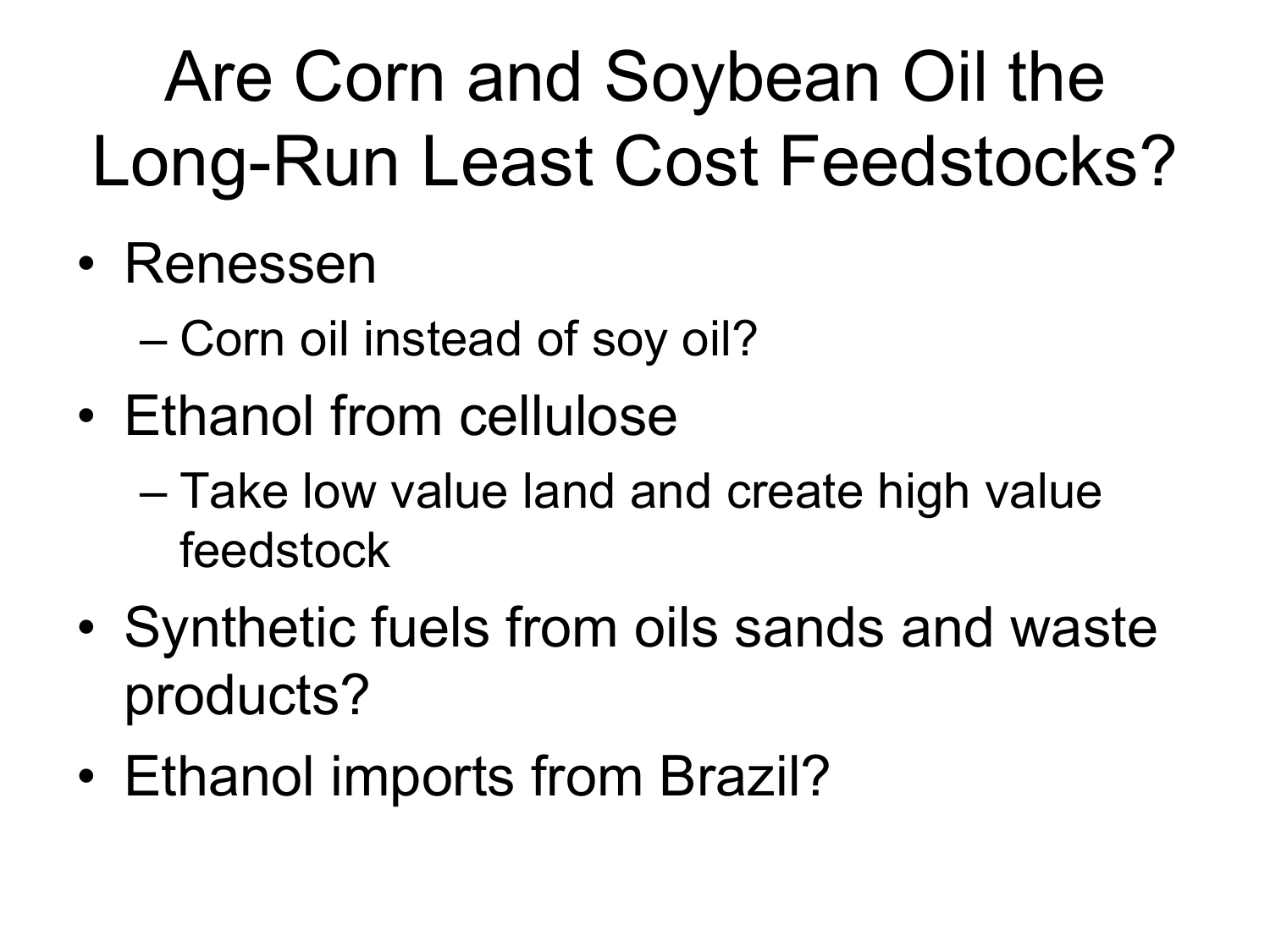## All Eggs in the Biofuels Basket?

- What would happen to corn demand if cellulose became low-cost ethanol feedstock?
- Would Congress grant corn ethanol special treatment?
- Livestock feed demand will continue to grow as China and India demand more protein.
- Food will out-compete fuel if necessary.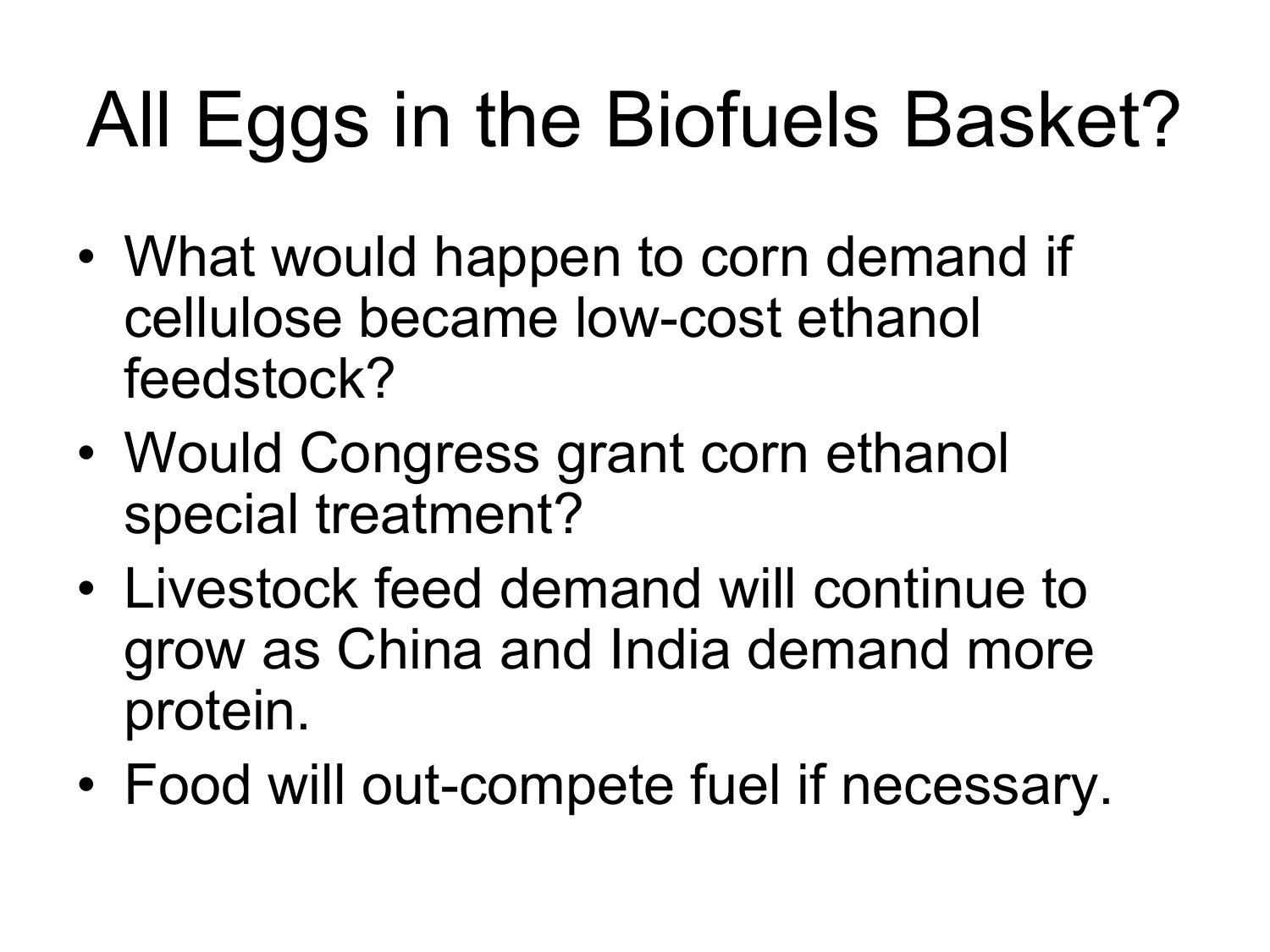# Iowa Ag History in One Slide

- Income from livestock vs crops
- Now a separation
	- Technology-induced economies of scale
	- Finishing vs breeding
	- Specialization increases labor efficiency
	- Farm programs/crop insurance took the risk out of crop farming
- Crop farmers that are also livestock producers are rare (% of production)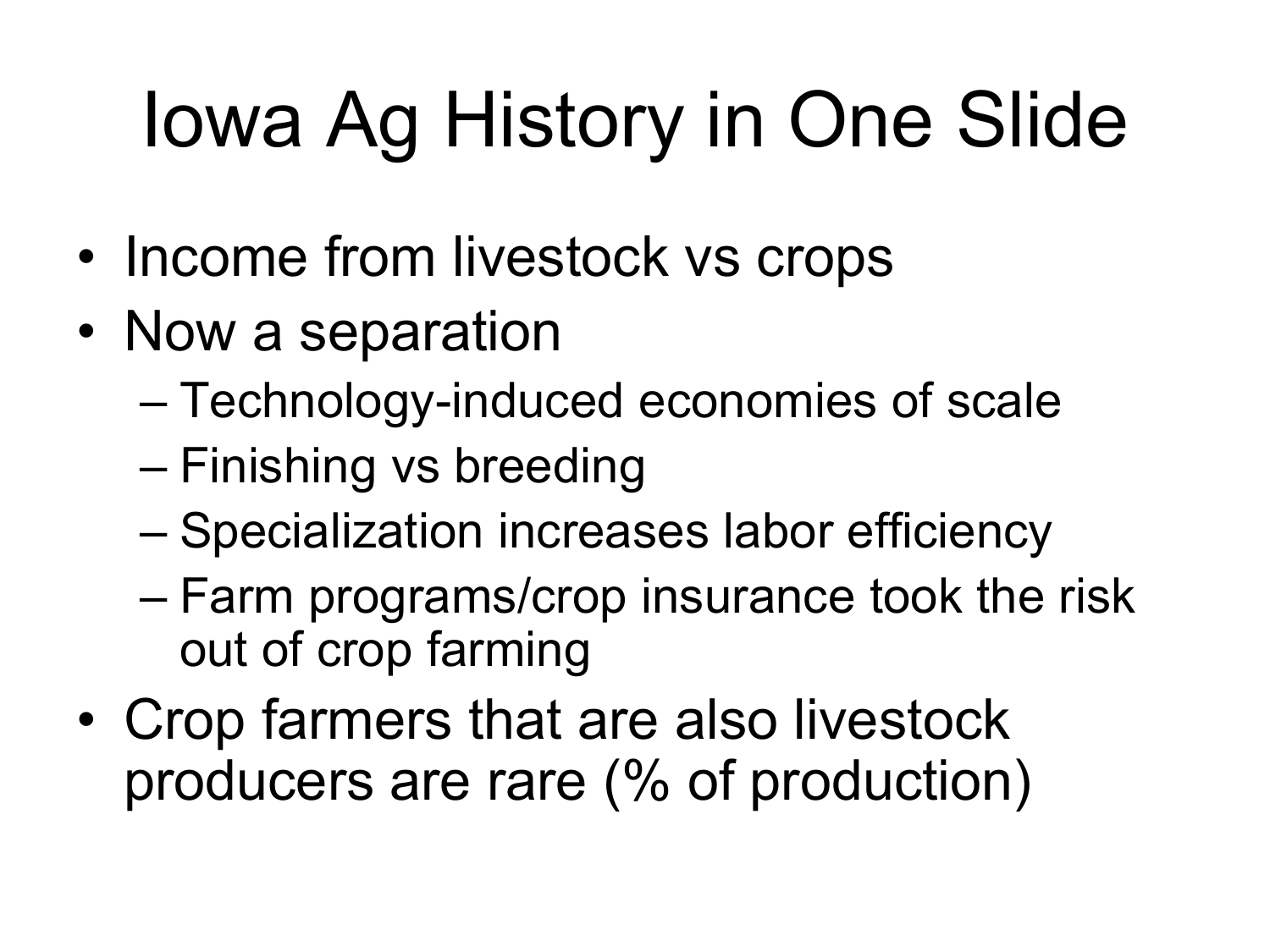## New Competitive Advantage?

- Land rent \$125 \$175 per acre
- Value of manure between \$40 (cornsoybean) and \$72 (corn-corn)
- Will incentive create new diversified producers?
	- With some exceptions, cannot rewind history
- Will incentive create siting invitations from crop producers?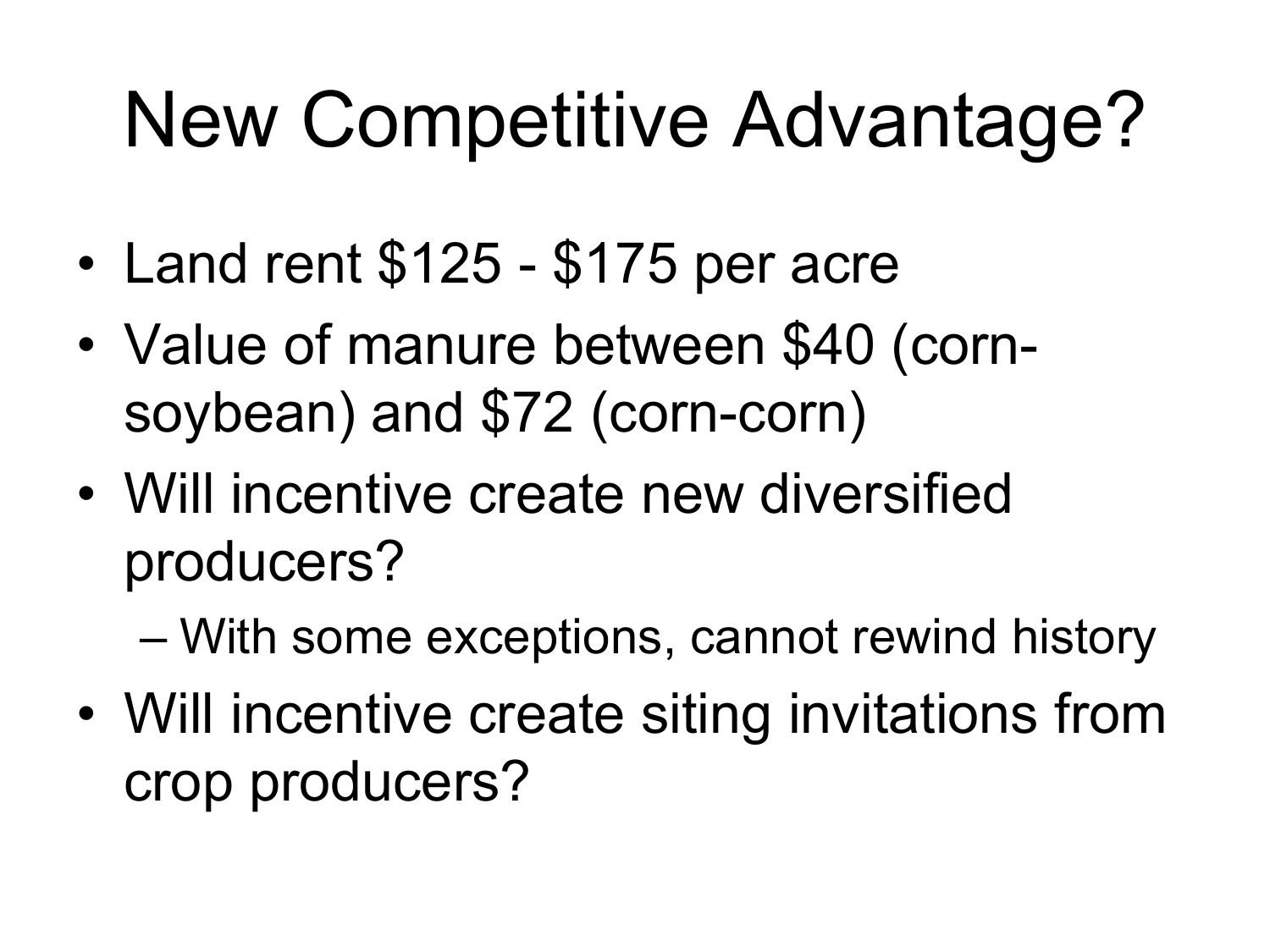### Animal Spaces Needed to Fertilizer a Section

| <b>Crop Rotation</b>   | <b>Finishing Hogs Fed Cattle</b> |       |
|------------------------|----------------------------------|-------|
| <b>Continuous Corn</b> |                                  |       |
| N-Standard             | 5,734                            | 1,213 |
| <b>P-Standard</b>      | 2,731                            | 651   |
| Corn-Corn-Beans        |                                  |       |
| N-Standard             | 3,186                            | 674   |
| P-Standard             | 2,412                            | 575   |
| <b>Corn-Beans</b>      |                                  |       |
| N-Standard             | 1,911                            | 404   |
| <b>P-Standard</b>      | 2,275                            | 542   |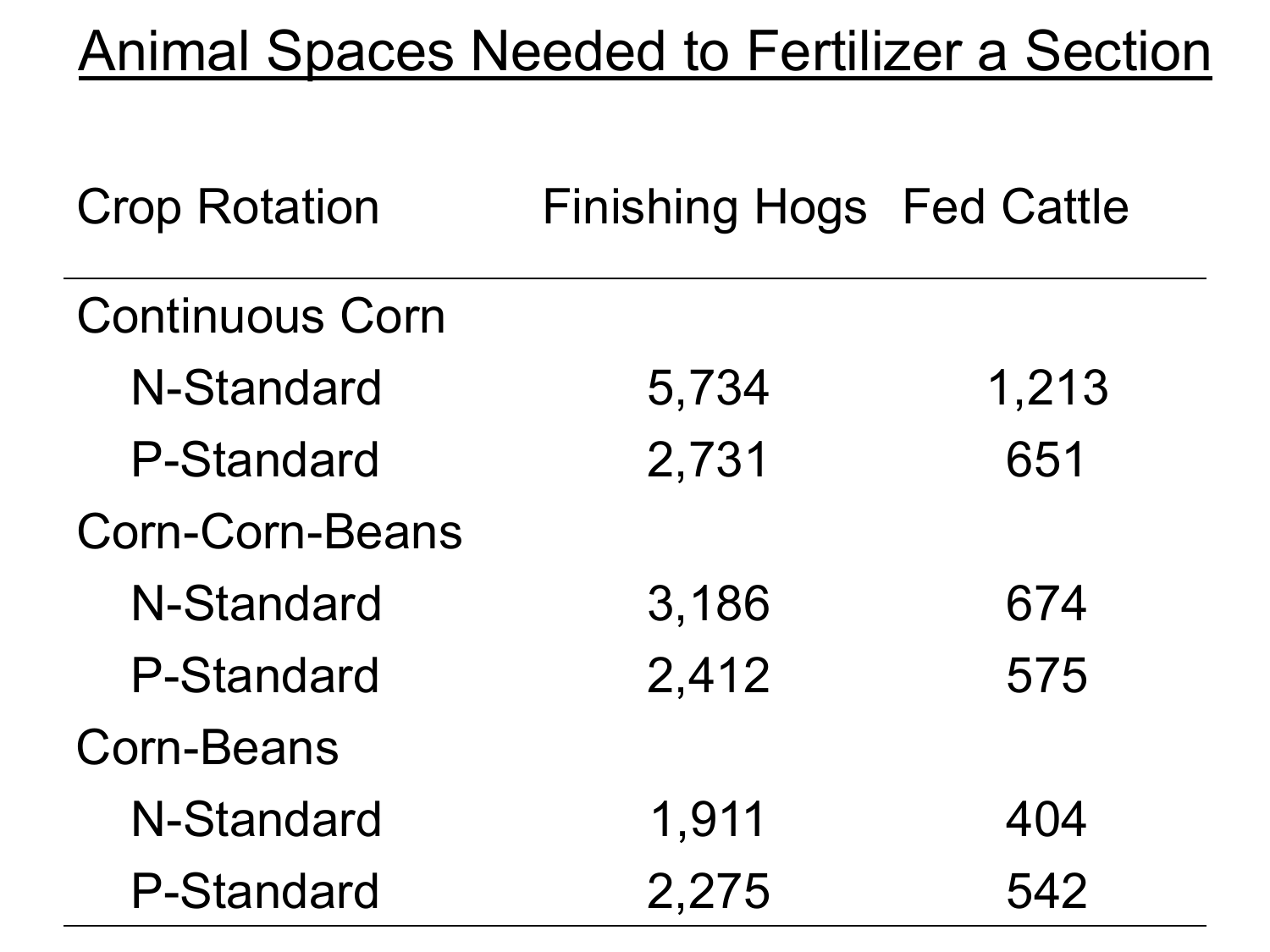## Sioux County Example

- Assumptions
	- 660 Sections of crop land
	- Under a corn-corn-bean rotation, 430 sections fertilized with hogs, 230 sections with cattle
	- Phosphorus standard
	- 2.45 turns for hogs and 2 turns for cattle
- $\geq$  Capacity to use manure from 2.5 million hogs and 264,000 fed cattle
- $\triangleright$  In 2003, 2.5 million hogs and 228,000 cattle generate manure worth \$17 million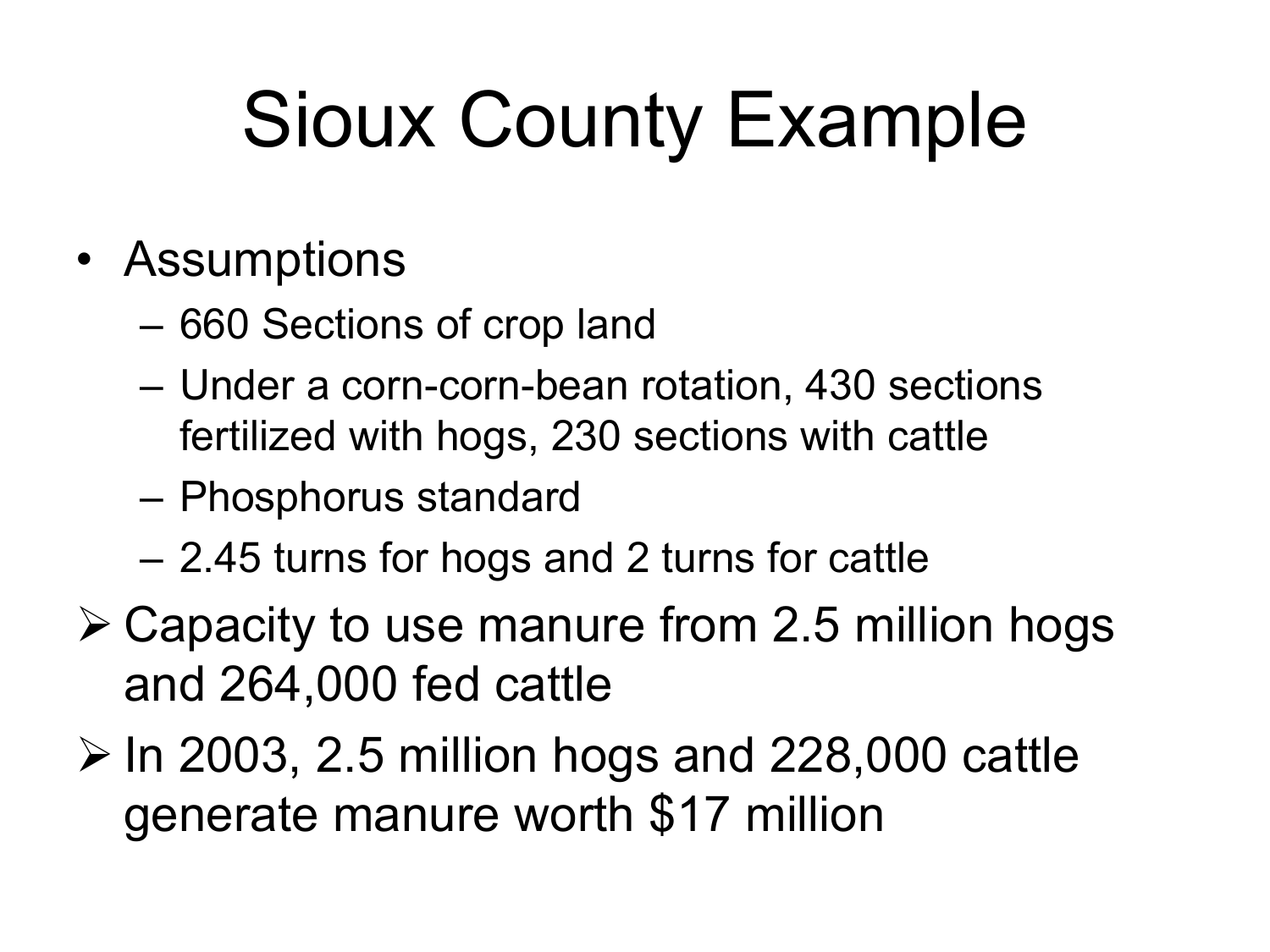## Potential Manure Use in Iowa

- Assumptions
	- 36,000 sections of corn and soybeans
	- Corn-corn-soybean rotation, P standard
- Requirements
	- 104 million hogs
	- 21.1 fed cattle
- In 2004, the United States produced 104 million fed hogs and 26 million fed cattle
- Iowa would still have to import N, but would produce enough corn and soybeans to feed all U.S. hogs and beef cattle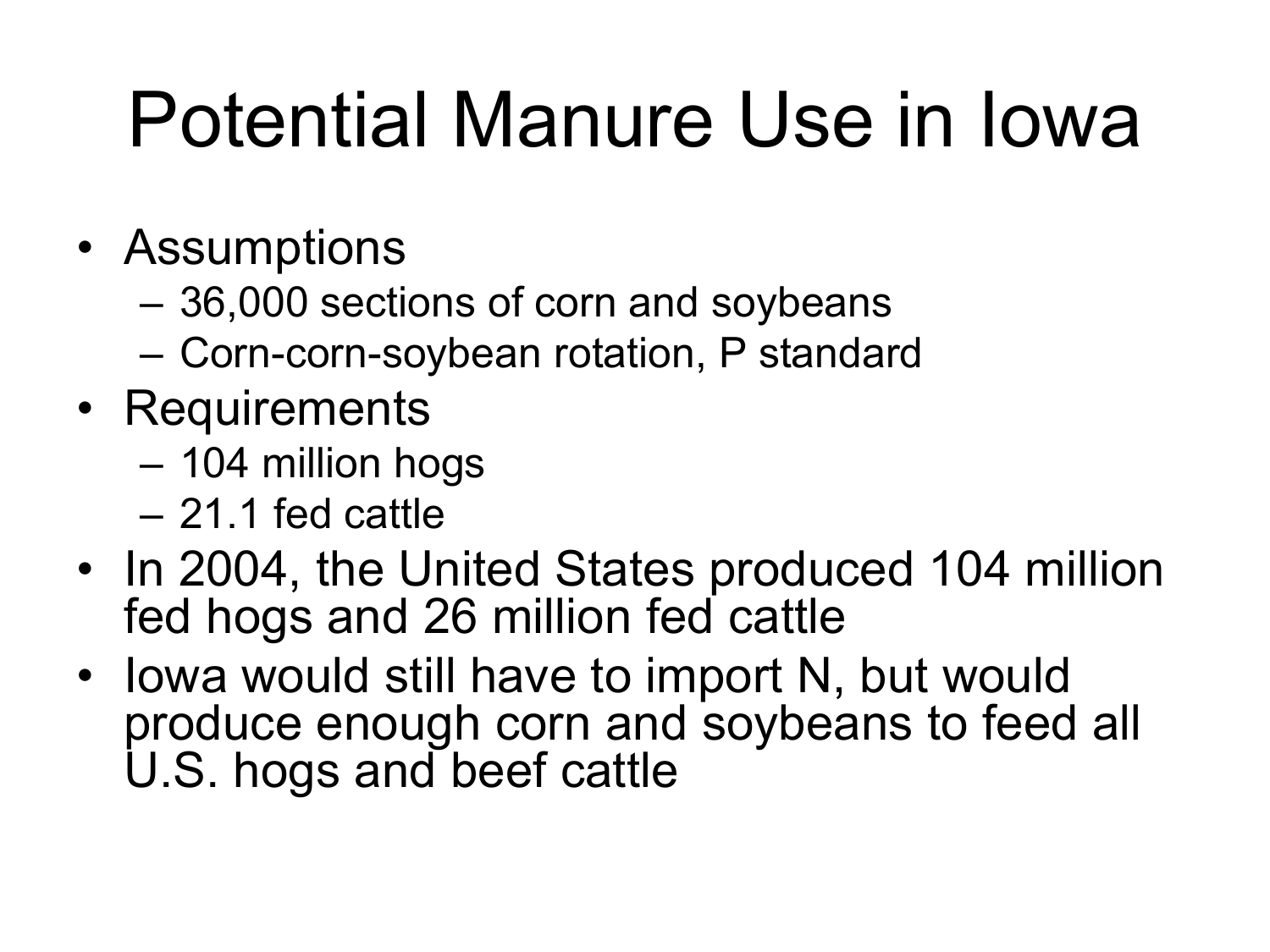### AFOs in Hamilton and Hardin **Counties**

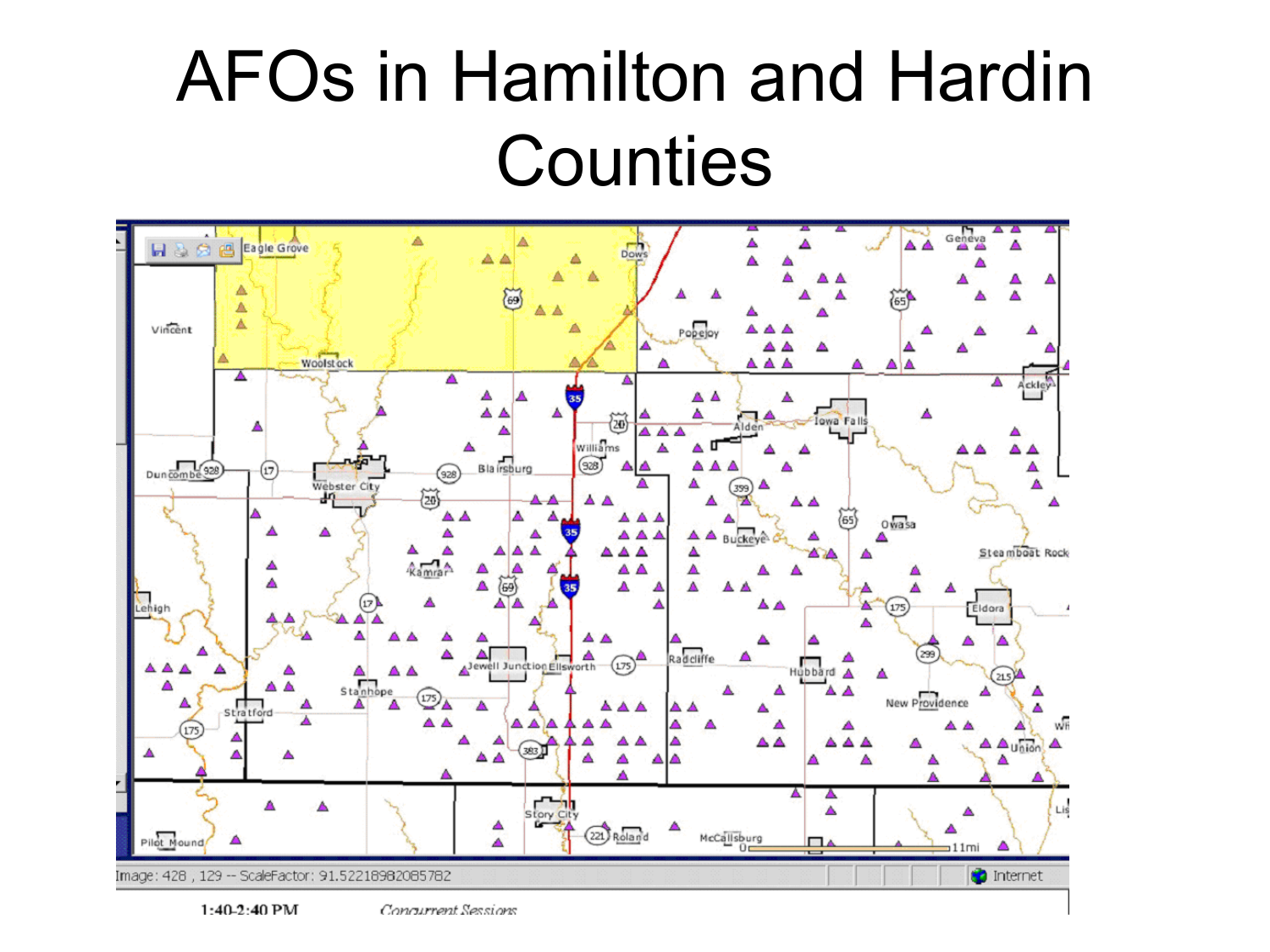### Zooming in High Density Location

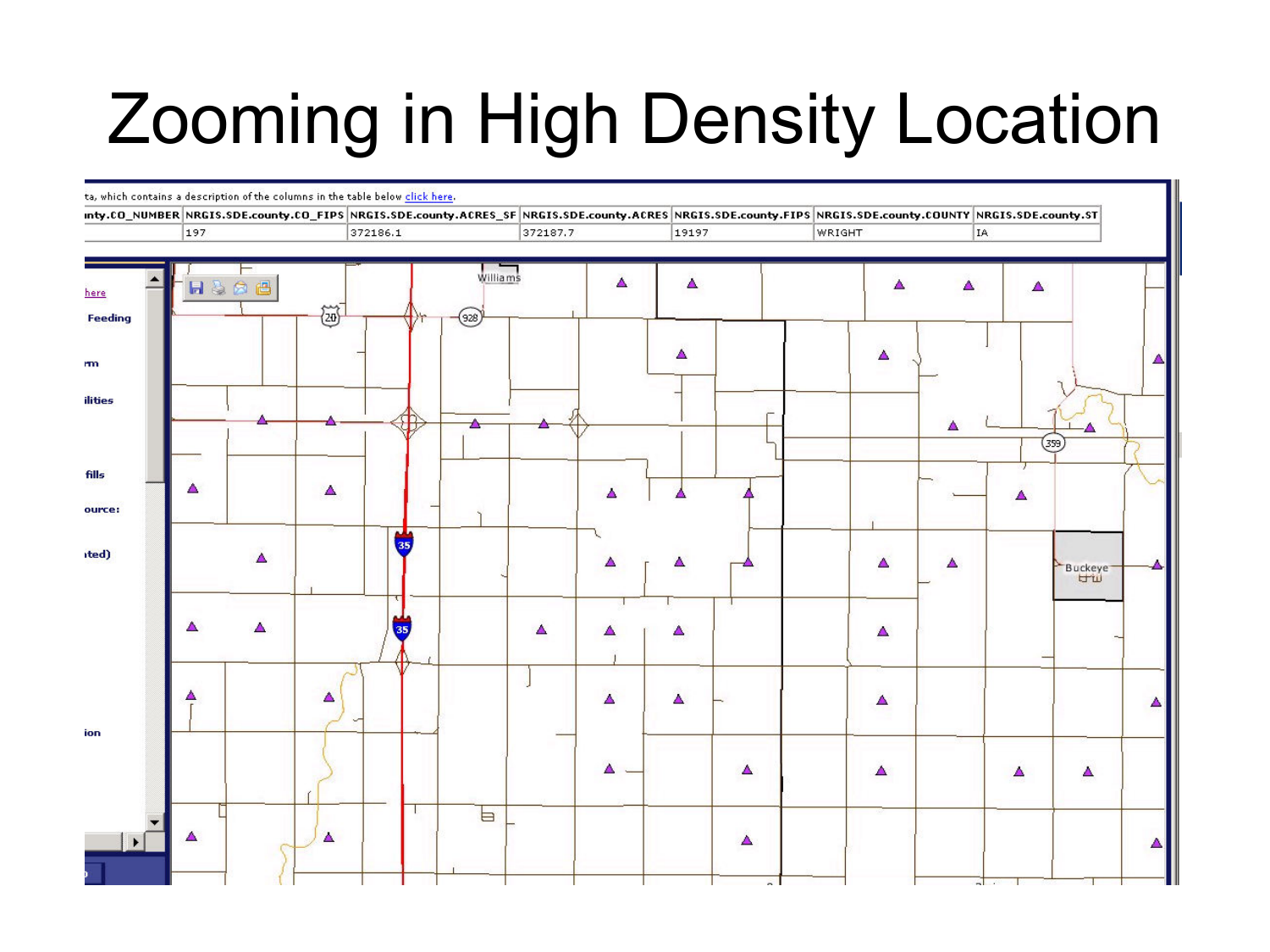### AFO Density in Pocahontas County

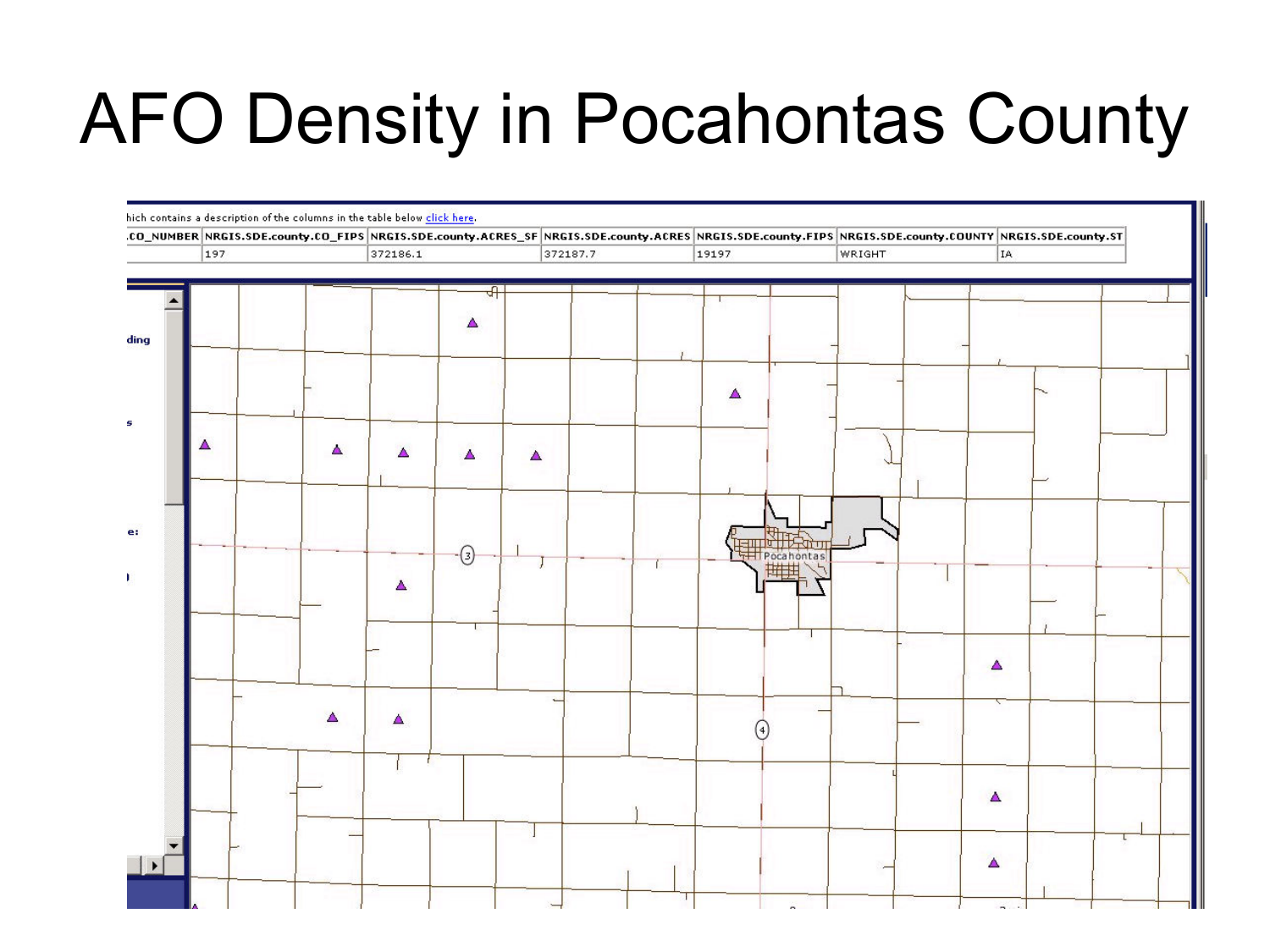## Realistic?

- No, unless:
	- Iowa imports 150 million bu of corn to produce 1.62 billion gallons of existing or planned ethanol capacity
	- County residents leave, or
	- County residents have a stake in livestock production
- Is \$60 per acre to crop farmers enough of an incentive?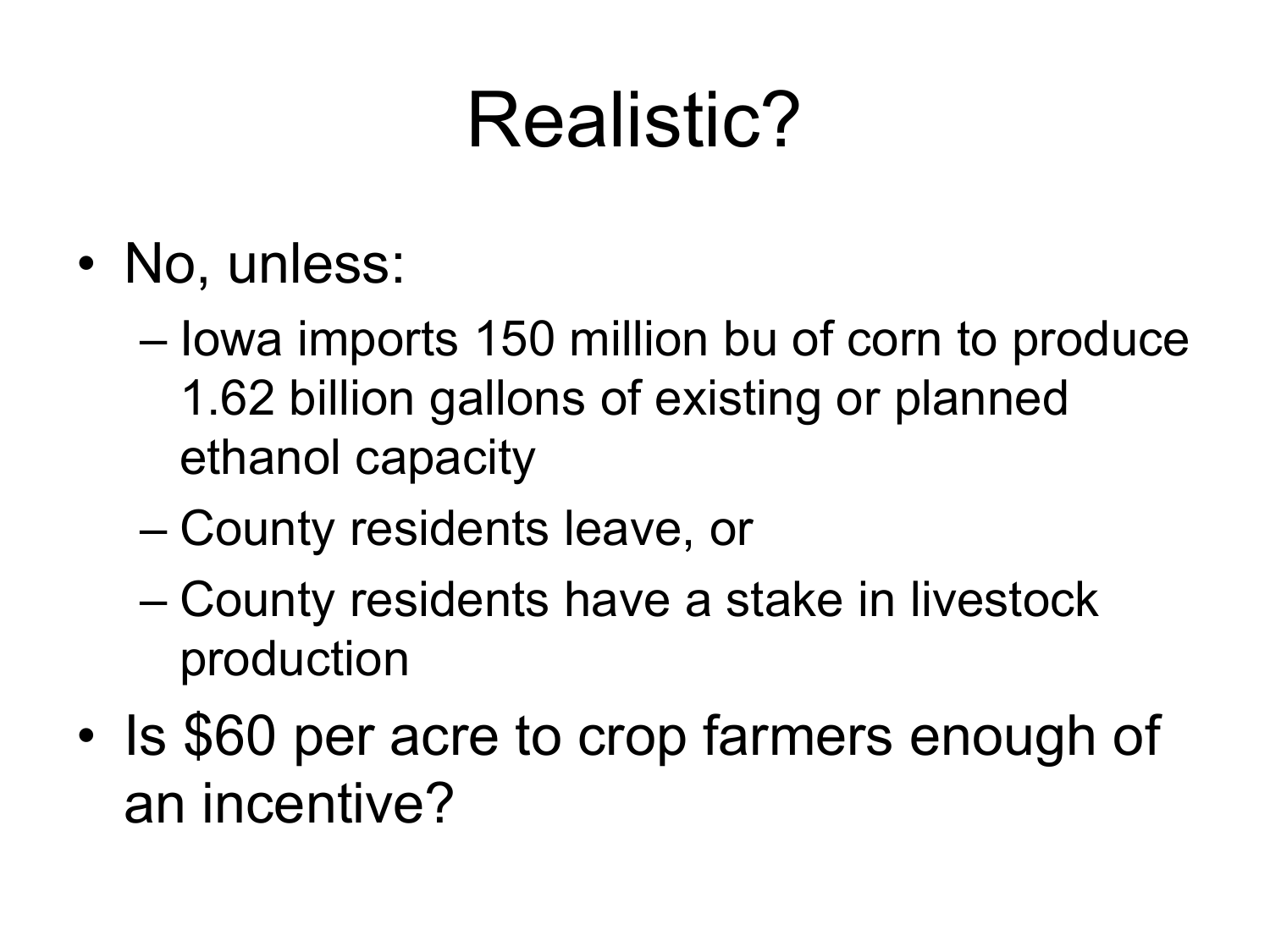## Some calculations

- \$60 per acre times 600 acres = \$36,000
- Livestock facilities may decrease property values by perhaps 15% if ½ mile away (Secchi, Herriges, and Babcock)
- \$36,000 annual value from manure can compensate for damage from a \$1.6 million home at a discount rate of 15%
- How many rural residents does it take to generate \$1.6 million in property damage?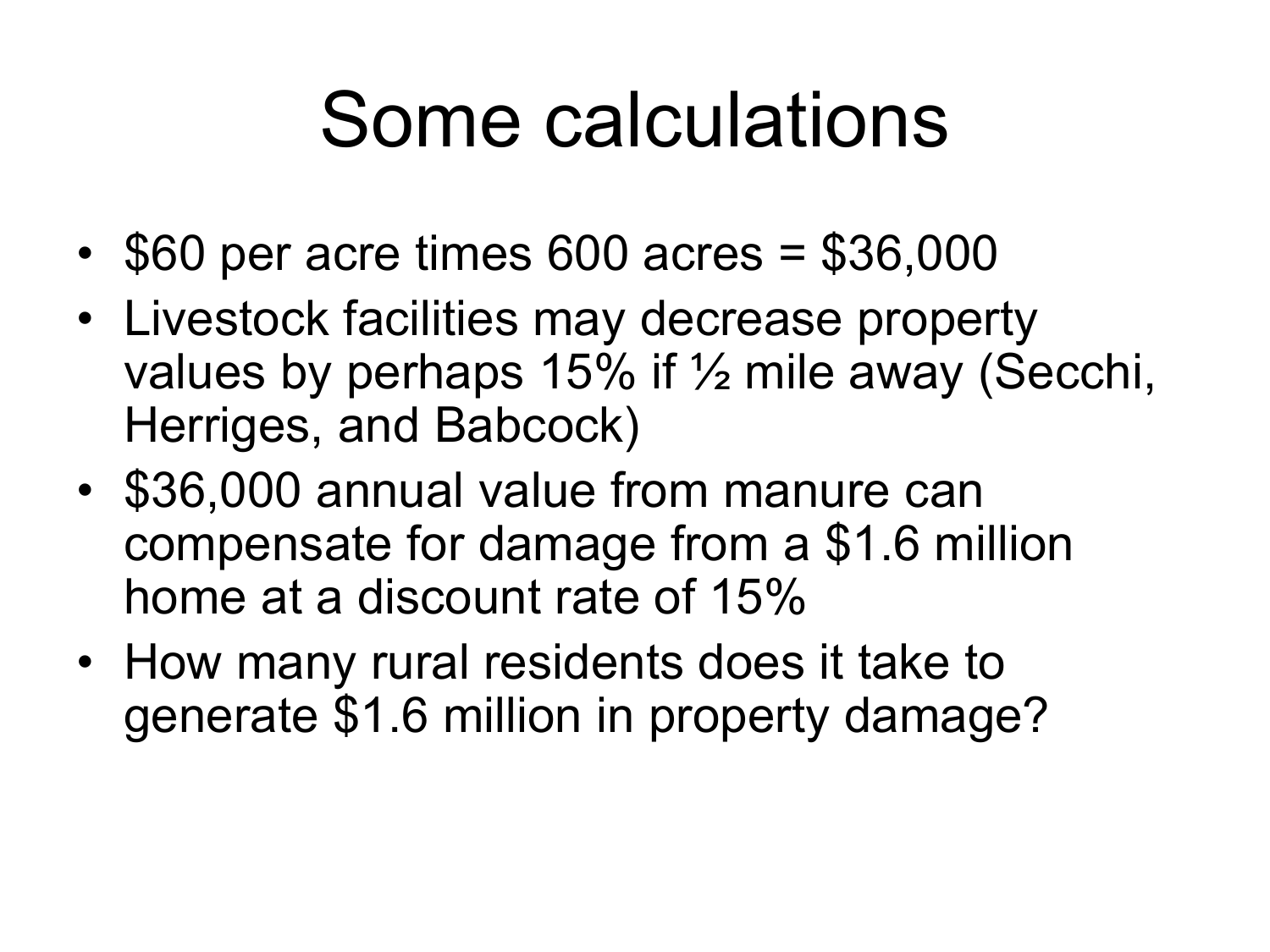## Two Paths to More Livestock

- Brute-force
	- Deny any environmental damage
	- Characterize all anti-livestock groups as ICCIcrazies
	- Preempt all local control
	- Create legal immunity from nuisance lawsuits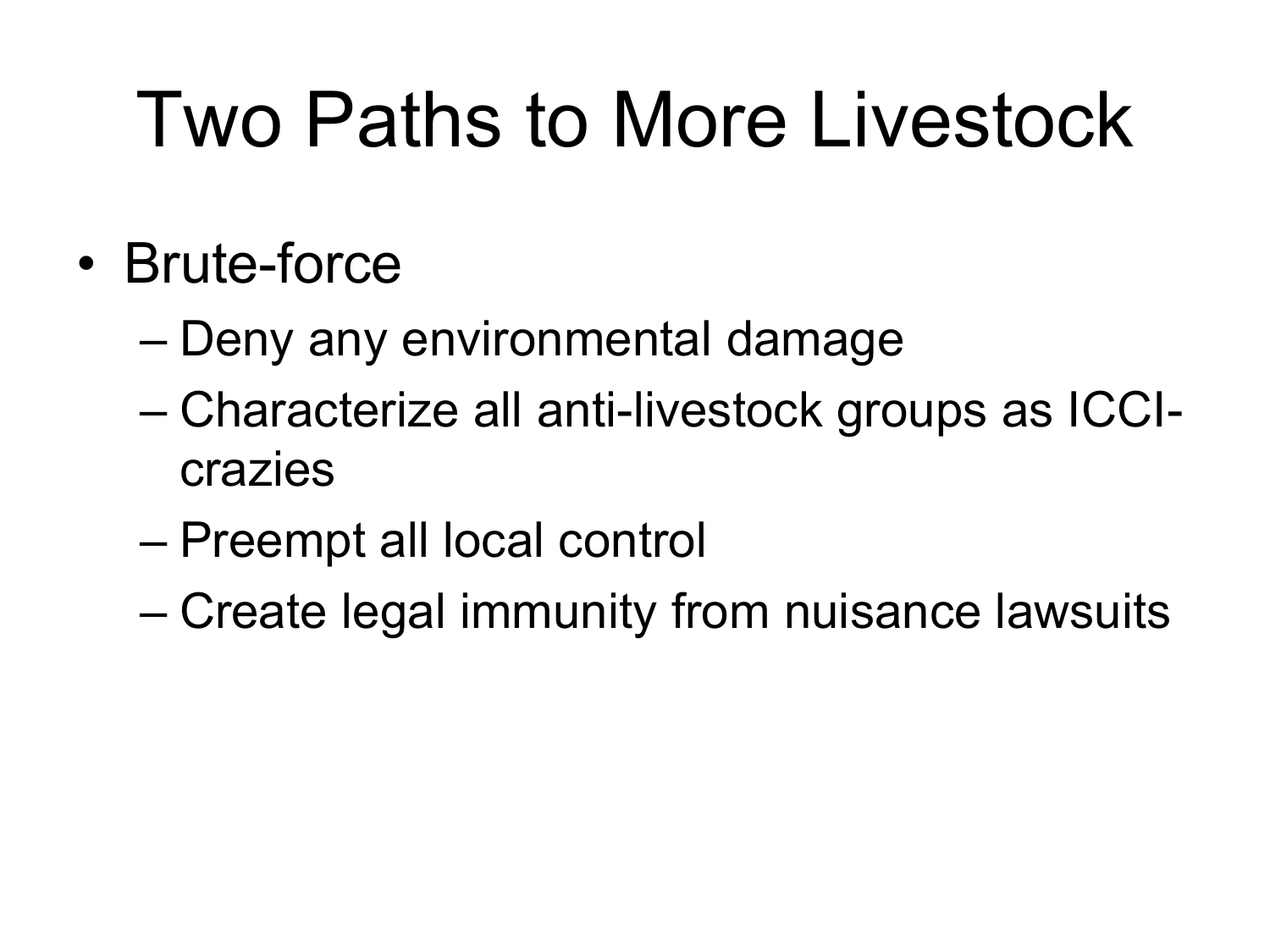## An Alternative

- Seek to neutralize opponents or make them better off
	- Strict runoff controls
	- More measures of odor levels and damage
	- Compensation to affected residents
	- Adoption of first-in-time first-in-right rules
	- Obtain buy-in from greater rural populations
	- Explore creative land use policies (zoning?) that increase siting certainty